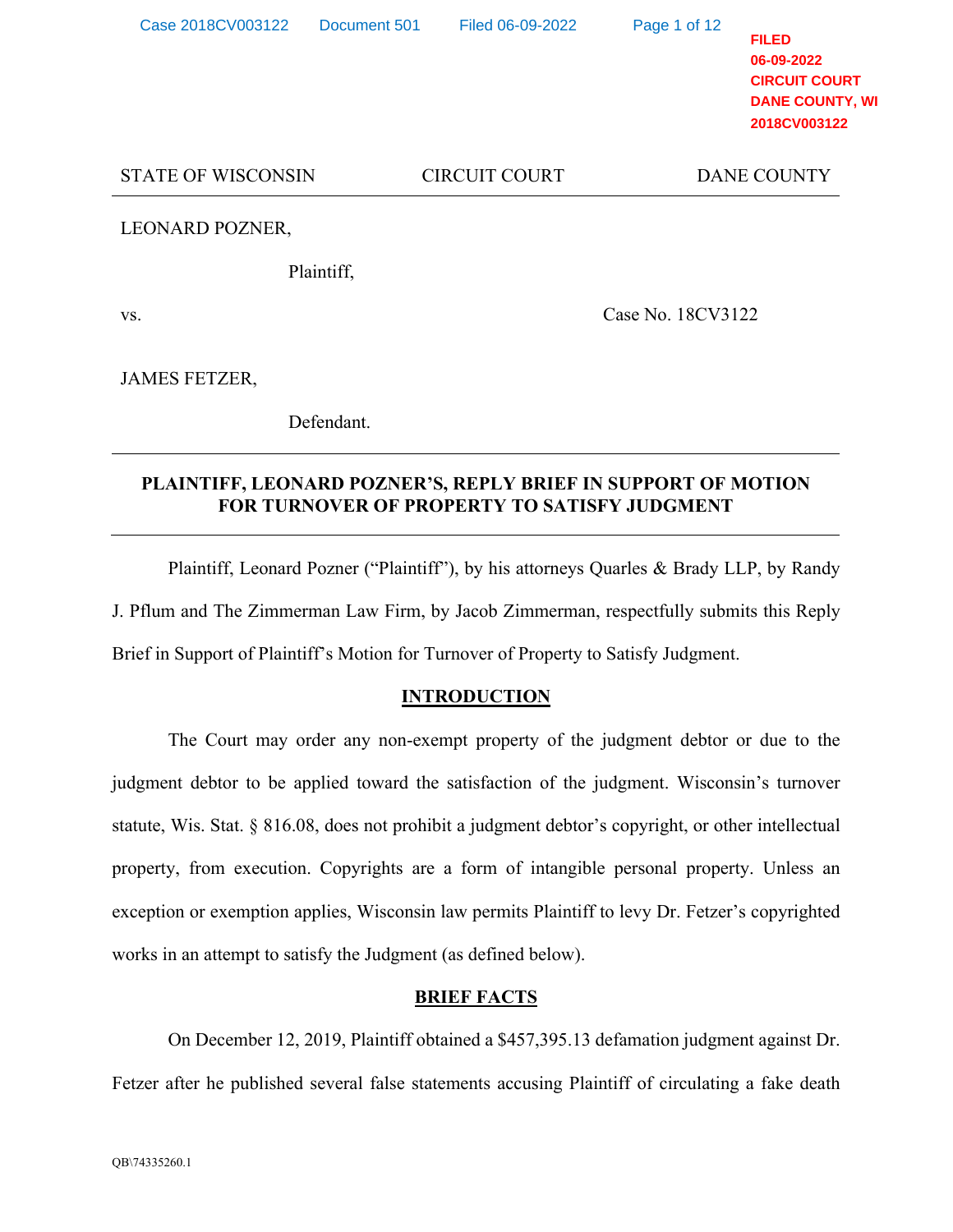certificate for Plaintiff's son, who was killed in the mass shooting at Sandy Hook Elementary School (the "Judgment"). (Doc. No. 348). On April 7, 2020, at 11:36 a.m., Plaintiff docketed the Judgment in Dane County Circuit Court Case No. 2018CV003122.

 On March 3, 2020, Dr. Fetzer sat for a supplemental proceeding before Commissioner Bryan Cahill at Godfrey & Kahn, S.C., One East Main Street, Suite 500, Madison, WI 53703 (Affidavit of James Fetzer, Ph.D. ("Fetzer Aff.") at ¶ 19).

 At the supplemental proceeding, Dr. Fetzer produced a curriculum vitae on which he identified an ownership interest in *Nobody Died at Sandy Hook* (Moon Rock Books, 2015; 2nd Ed. 2016). Further, Dr. Fetzer produced a list of the following domain names: (1) jamesfetzer.org; (2) jamesfetzer.net; (3) falseflagnews.org; and (4) falseflagnews.net, in which he testified that he had ownership. (Fetzer Aff. at ¶ 19, Ex. B, 82:9-16).

 On April 26, 2022, Plaintiff filed a motion for an order from this Court directing Dr. Fetzer to turn over the following property to satisfy the Judgment:

# **Books**:

- 1. Nobody Died At Sandy Hook, 1st Edition (2015)
- 2. Nobody Died At Sandy Hook, Banned Edition (2015)
- 3. Nobody Died At Sandy Hook, PDF Edition (2015) (the "PDF Version")
- 4. Nobody Died At Sandy Hook, 2nd Edition (2016)

Collectively as the "Books."

# **Domain and Websites**:

- 1. www.jamesfetzer.org
- 2. www.jamesfetzer.net
- 3. www.falseflagnews.org
- 4. www.falseflagnews.net

Collectively as the "Domain Names."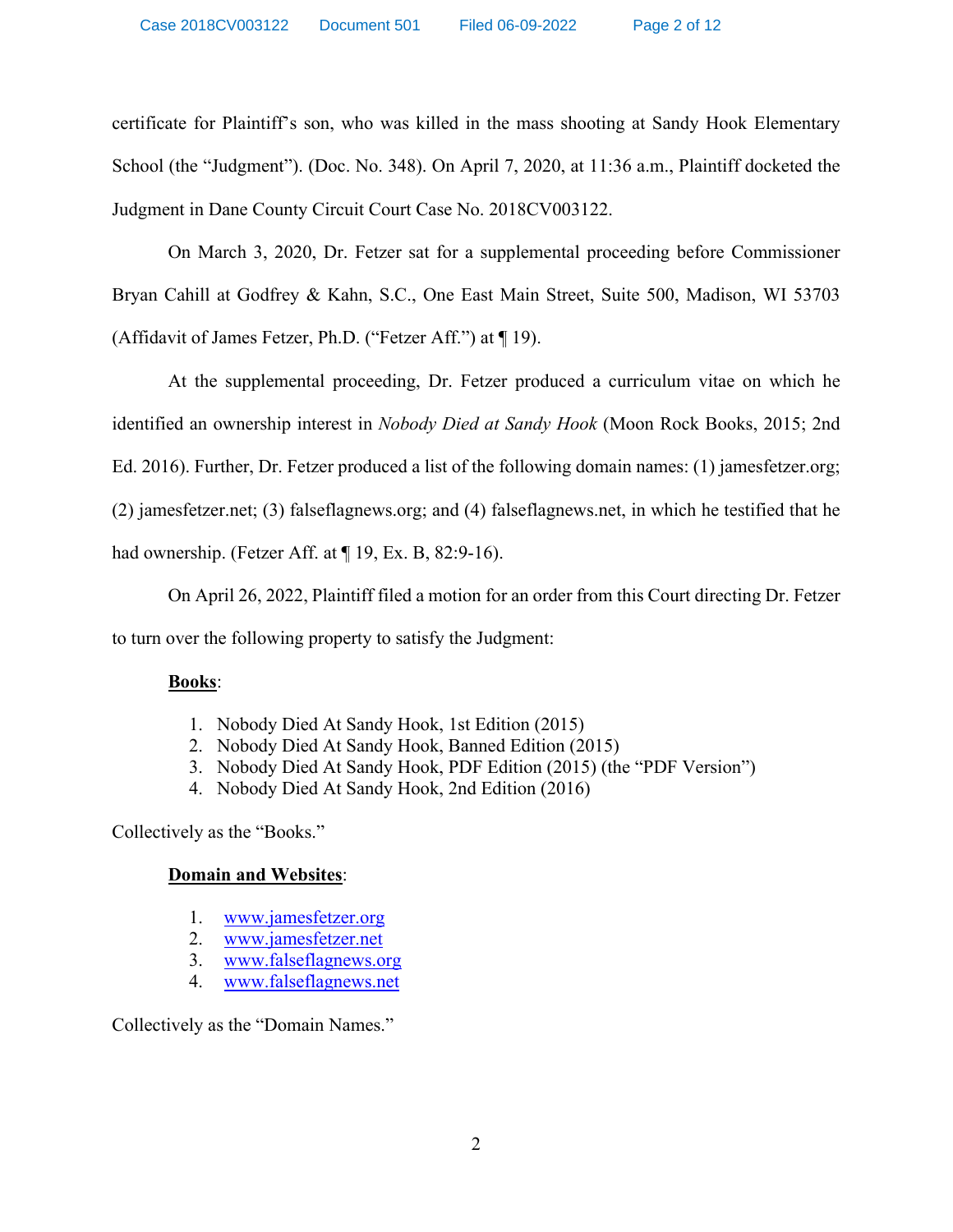Contradicting his testimony during the supplemental proceeding, on June 3, 2022, Dr. Fetzer filed a response brief and supporting affidavit where he disclaimed any ownership to the Books or Domain Names.

 The Judgment remains unsatisfied. Plaintiff respectfully requests that the Court order Dr. Fetzer to turn over any interest Dr. Fetzer has in the copyrights to the Books to satisfy the Judgment. As described below, and in light of his contradictory testimony about his ownership of jamesfetzer.org, Plaintiff respectfully requests that if Dr. Fetzer is not the owner of the domain name jamesfetzer.org, he instead be ordered to turn over his copyright interest in the content on that website. To the extent it is required to effectuate the requested relief, Plaintiff respectfully requests that the Court appoint a supplemental receiver over Dr. Fetzer's interest in the Books and jamesfetzer.org.

#### **ARGUMENT**

 Wisconsin law requires Dr. Fetzer to turn over the copyrights to the Books and the content of jamesfetzer.org because: (1) Plaintiff has a properly docketed judgment against Dr. Fetzer; (2) through the docketed judgment, Plaintiff obtained an unsecured inchoate interest in Dr. Fetzer's personal property, tangible and intangible against which to levy; (3) Dr. Fetzer, as the works' author, owns the copyrights; and (4) the copyrights are not exempt under Wisconsin or Federal law.

#### **I. Dr. Fetzer Owns the Copyrights to the Books**

An author's copyright in a work arises by operation of law when she or he creates a copyrightable work. *See* 17 U.S.C. § 102(a)(1); *see also*, Melville B. Nimmer & David Nimmer, 2 Nimmer on Copyright § 7.16[A][1] (1998). According to the U.S. Copyright Office "[y]our work is under copyright protection the moment it is created and fixed in a tangible form that is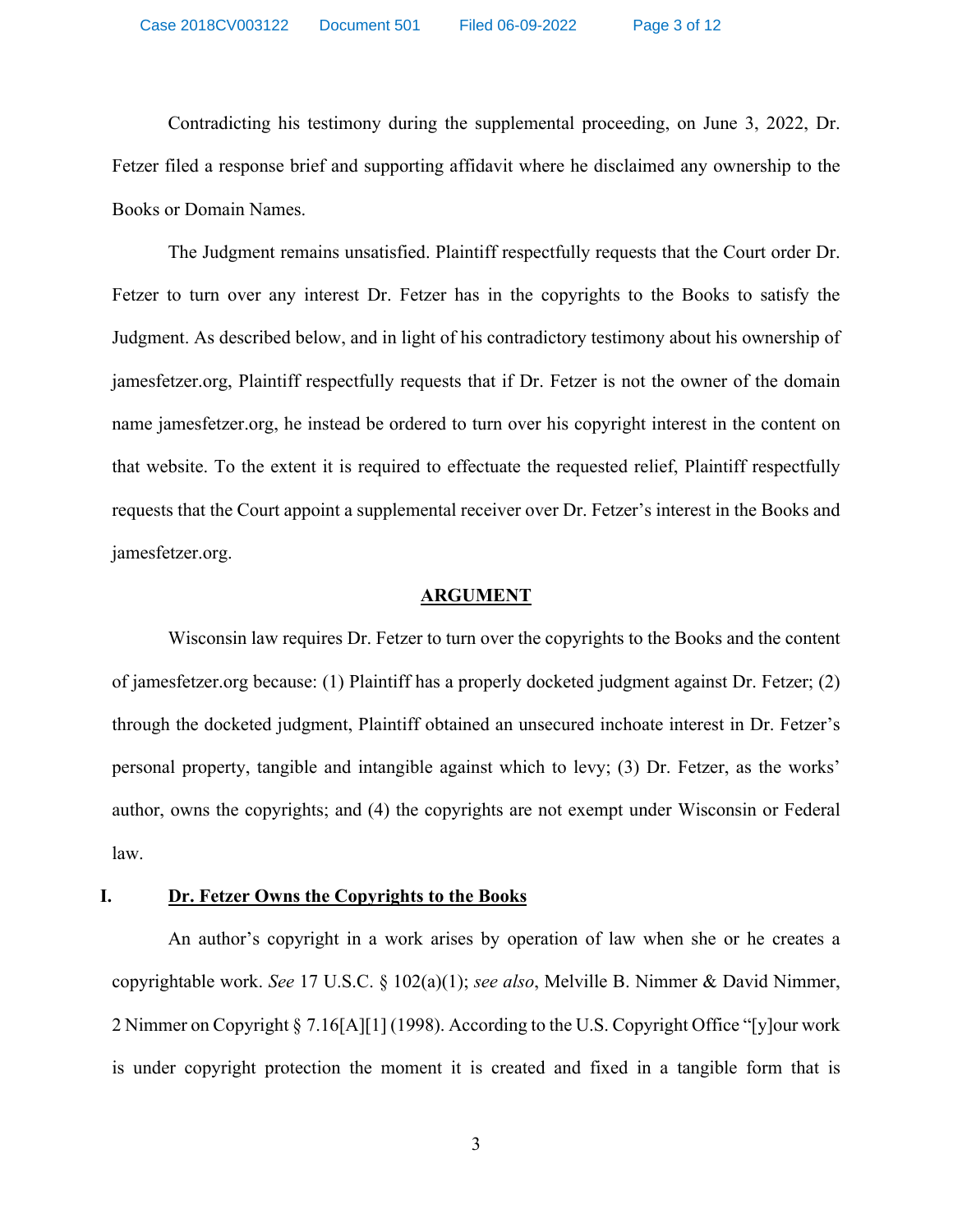perceptible either directly or with the aid of a machine or device." *See* https://www.copyright.gov/help/faq/faq-general.html. An original literary work is copyrightable. *See* 17 U.S.C. § 102(a)(1). A compilation of non-original literary works is also eligible for a copyright. *See* 17 U.S.C. § 103.

Copyright law gives the author the exclusive right to, among other things, reproduce the copyrighted work, prepare derivative works, distribute copies, and display the work publicly. *See* 17 U.S.C. § 106. An author may transfer ownership of a copyright—but only by executing a written instrument. *See* 17 U.S.C. § 204(a). A copyright owner may expressly or impliedly grant a license under the rights of § 106 without a written agreement. *See*, *e.g.*, *I.A.E., Inc. v. Shaver*, 74 F.3d 768, 774-775 (7th Cir. 1996) (recognizing implied and express copyright licenses).

Dr. Fetzer argues that Plaintiff cannot execute on his copyright because Dr. Fetzer does not control the ISBNs for the Books. An ISBN is an "International Standard Book Number." *See* https://www.isbn-international.org/content/what-isbn. An ISBN is a glorified bar code, described by the international coordinating body for ISBNs as "…a product identifier used by publishers, booksellers, libraries, internet retailers and other supply chain participants for ordering, listing, sales records and stock control purposes." *Id*. According to that organization, "[t]he ISBN is an identifier and does not convey any form of legal or copyright protection." *Id*. None of Dr. Fetzer's opinions about ISBNs impact Plaintiff's motion in any way.

Although Dr. Fetzer colloquially refers to himself as an "editor," he is the "author" of the Books for purposes of copyright law. The Copyright Act uses the legal term "author" to describe the creator of any copyrightable work, whether that work is literature, music, choreography, pictorial, sculpture, motion picture, sound recording, or architectural. *See* 17 U.S.C. § 102. As Dr. Fetzer has often stated, *Nobody Died at Sandy Hook* is a collection of chapters written by various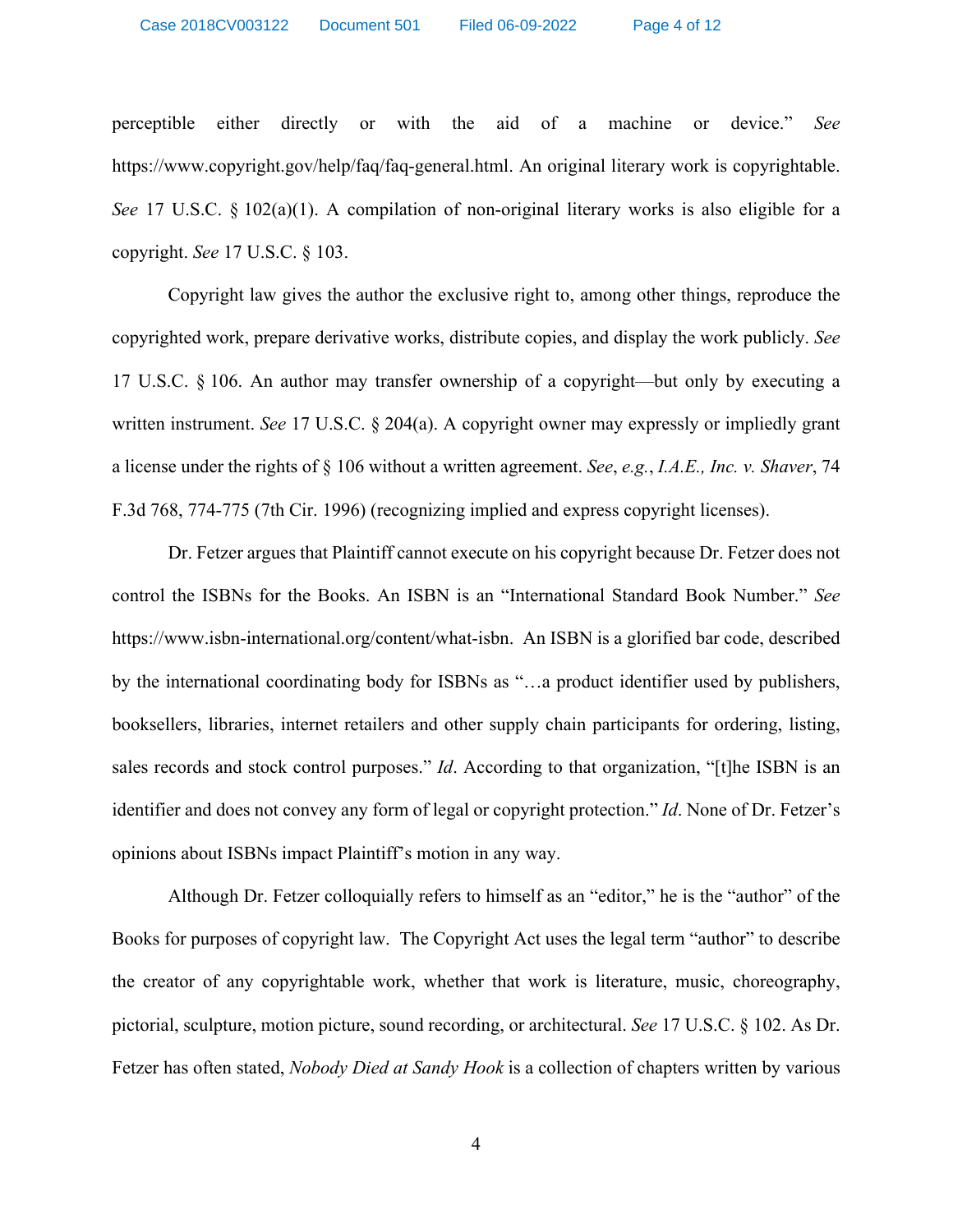contributors (including Dr. Fetzer). *See*, *e*.*g*., Doc. 231 at 127:7-11 (describing the book as a compilation of articles by thirteen authors). The Copyright Act defines such "collective works" as "compilations," and establishes that such can be an "original work of authorship." 17 U.S.C. §§ 101-103. From a copyright law perspective, Dr. Fetzer is the "author" of each edition of *Nobody Died at Sandy Hook*. Thus, ownership of the copyright in each of those Books automatically arose and vested in Dr. Fetzer, regardless of his claim to be a mere "editor."

Dr. Fetzer has not produced any written documents evidencing transfer of his ownership in any of the copyrights. In the absence of such a written agreement, any such transfer would be invalid. *See* 17 U.S.C. 204(a). Instead, his affidavit demonstrates that he impliedly or expressly licensed his publishers, CreateSpace and Wrongs Without Wremedies, to publish the physical copies of the Books. Fetzer Aff. at ¶¶ 4, 14. Dr. Fetzer voluntarily released the PDF Version of the book on the Internet for free. *Id*. at ¶ 8. Nothing in his affidavit demonstrates transfer of ownership. Having never transferred the copyrights that arose as a matter of federal law, Dr. Fetzer currently owns each of the copyrights for the Books.

## **II. Copyrighted Works are not Inherently Exempt from Execution**

Section 201(d) of the Copyright Act states that "[t]he ownership of a copyright may be transferred in whole or in part by any means of conveyance or by operation of law…." Federal law outlines requirements under which a copyright may be involuntarily transferred. That statute, 17 U.S.C. 201(e), prohibits involuntary seizure or transfer of certain copyrights other than via title 11 (bankruptcy). However, Section 201(e) applies only when an author's ownership of a copyright *or of any of the exclusive rights* under a copyright, has *not been voluntarily transferred by the copyright owner*. *Id*. (emphasis added); *see also Hendricks & Lewis PLLC v. Clinton*, 766 F.3d 991, 996 (9th Cir. 2014). Sections 201(d) and (e) demonstrate that prohibitions on involuntary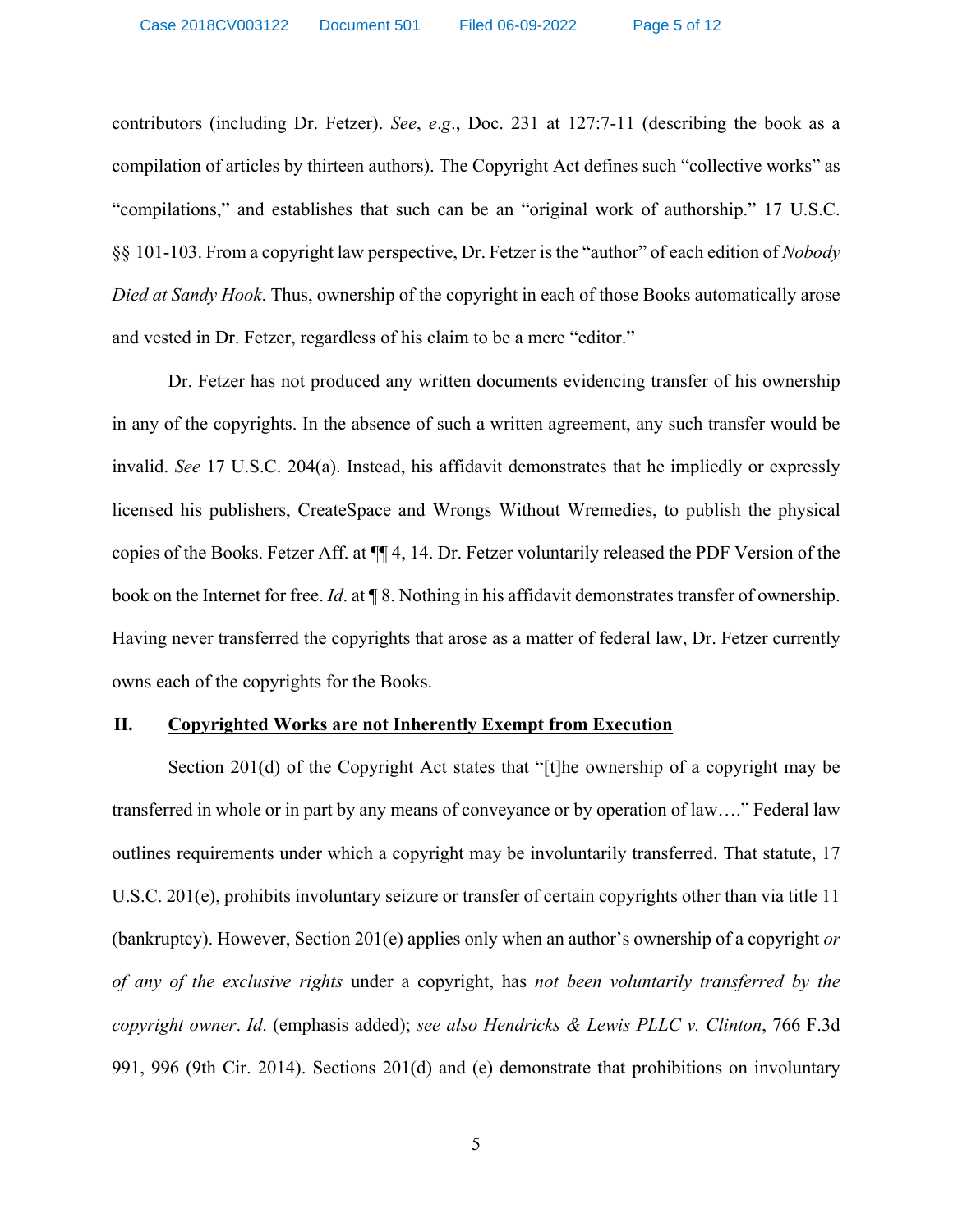transfers of copyrights are not universal and thereby undermine Defendant's argument that *Ager* flatly prohibits execution of copyrights.

Dr. Fetzer has already voluntarily granted to third-parties one or more of his exclusive copyright rights to each of the Books. He granted CreateSpace the right to publish the first edition of *Nobody Died At Sandy Hook*. Fetzer Aff. at ¶ 4. He voluntarily uploaded the PDF Version on the Internet, and did not restrict its use, display, or distribution. *Id*. at ¶ 8; *see also* Dkt. 338 at 3- 18 (testifying that he made the PDF Version available on the Internet "for free."). That operates as a voluntary grant of the right to publicly display the copyrighted material. *See* 17 USC 106. Further, Dr. Fetzer granted Wrongs Without Wremedies the right to publish the later versions of the Books. *Id*. at ¶ 14. Because he voluntarily transferred at least one right in each work, Section 201(e) does not restrict the involuntary transfer of any of the requested copyrights.

Modern federal law does not exempt Dr. Fetzer's copyrights from execution. Dr. Fetzer relies on *Ager v. Murray*, 105 U.S. 126, 127-131 (1881) to argue that intellectual property is exempt from execution. Def. Resp. Br. at 4. More recent cases have found that *Ager* predates Federal Rule of Civil Procedure 69, which states that "[t]he procedure on execution—and in proceedings supplementary to and in aid of judgment or execution—must accord with the procedure of the state where the court is located . . . ." *See*, *e.g.*, *Hendricks & Lewis PLLC*, 766 F.3d at 996 (holding that musician's copyrights were subject to execution to satisfy judgment); *see also Skycam, LLC v. Bennett*, 62 F. Supp. 3d 1261, 1264 (N.D. Okla. 2014) (Held: Judgment creditor has the right to execute on a judgment debtor's intellectual property to satisfy a judgment). Thus, Wisconsin law determines whether or not the Books may be applied toward satisfaction of the Judgment.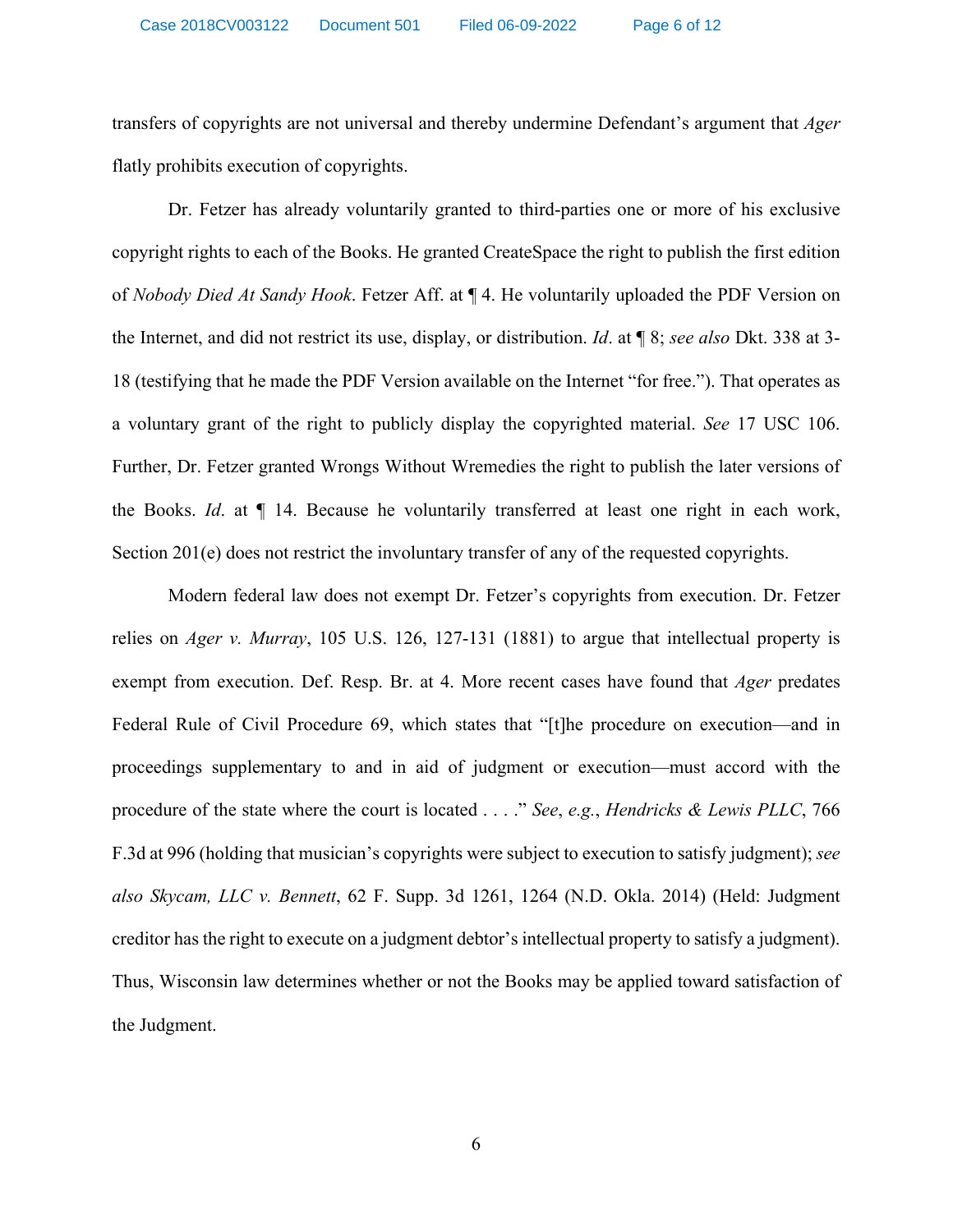In *Skycam*, the court looked to the Oklahoma statutes which state that "any property of the judgment debtor, including any equitable interest he may have, unless by law expressly excluded from being reached by creditors shall be subject to the payment of such judgment." *Id.* at 1264; Okla. Stat. tit. 60, § 9. Like the Oklahoma statute above, Wis. Stat. § 816.08 provides that the court may order "*any property* of the judgment debtor . . ., not exempt from execution, to be applied toward the satisfaction of the judgment[.]" (emphasis added). It follows that Dr. Fetzer's copyright(s) to the Books are not barred from execution simply because they are intellectual property.

Plaintiff has an interest in Dr. Fetzer's non-exempt personal property that is superior to any other unsecured creditor. *See Assoc. Bank N.A. v. Collier*, 2014 WI 62, ¶¶ 3 and 23, 355 Wis. 2d 343, 354-55, 852 N.W.2d 443, 448-49. By docketing his Judgment on April 7, 2020, at 11:36 a.m., Plaintiff obtained an unsecured, inchoate interest with regard to Dr. Fetzer's personal property, tangible and intangible, against which to levy. *See id*. at ¶ 23. Further, Plaintiff may levy specific, non-exempt personal property, which includes intangible property, "by obtaining a court order to apply that property in satisfaction of the judgment." *Id*. at ¶ 26.

Applying those factors, here, Plaintiff has an unsecured interest in Dr. Fetzer's personal property. Plaintiff has identified specific personal property of Dr. Fetzer's, namely, his copyright interest in the Books. And finally, the copyrights are not exempt from execution under Wis. Stat. § 815.18.

## **III. Copyrights are Intangible Personal Property**

Dr. Fetzer offers no basis to exclude intellectual property from the definition of "personal property." Defendant's argument boils down to if property is not physical, it is not subject to execution. That is wrong. Indeed, to do so would exclude vast categories of personal property from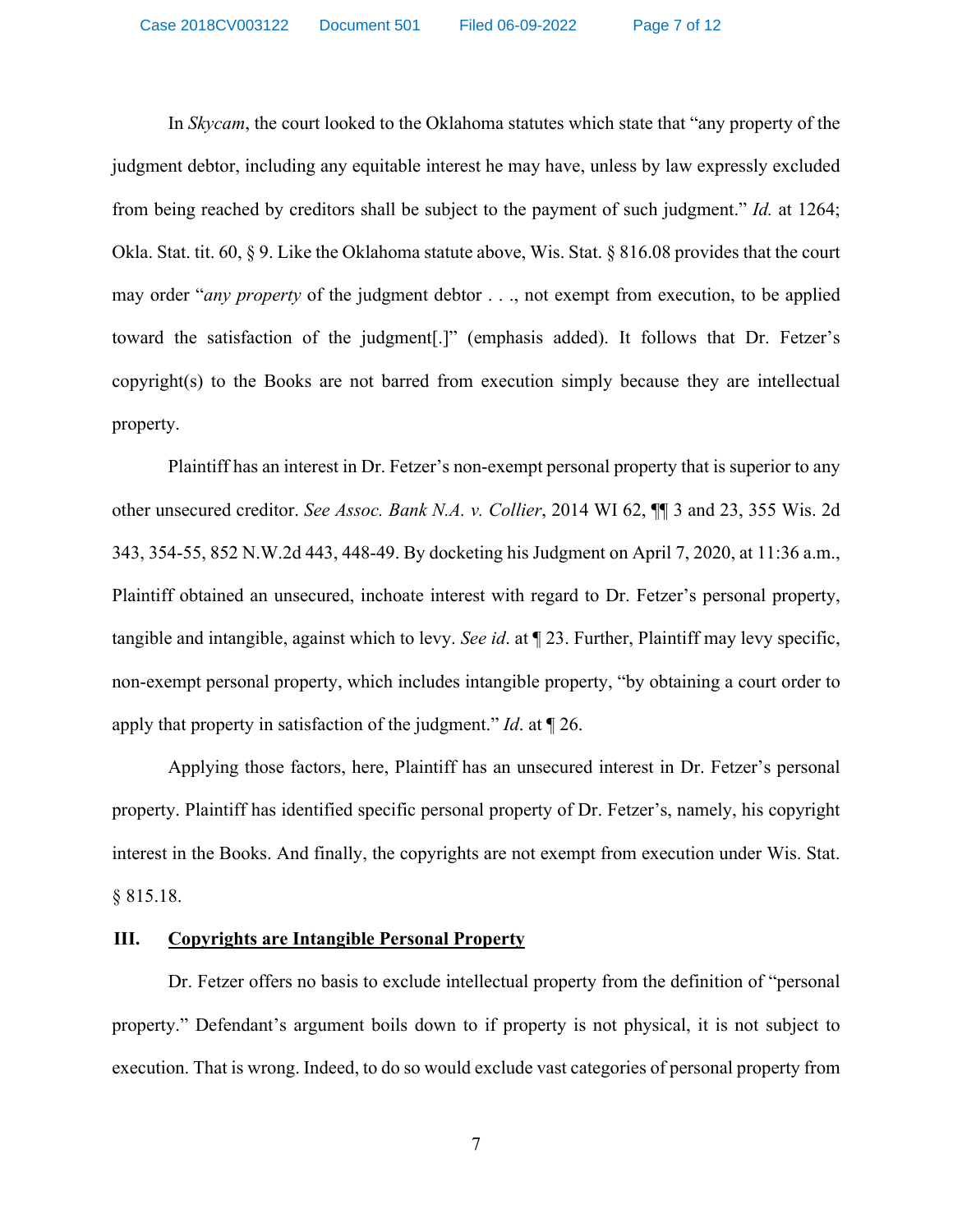execution—even those that are a traditional focus of execution. For example, Wisconsin courts have held that bank accounts, stocks, bonds, securities, notes and cash deposits are all "*intangible* personal property." *Matter of Est. of Larson*, 196 Wis. 2d 231, 235, 538 N.W.2d 802, 803 (Ct. App. 1995)(emphasis added), citing *Pabst v. Department of Taxation*, 19 Wis. 2d 313, 316, 120 N.W.2d 77, 79 (1963). As those cases indicate, under Wisconsin law, intangible property is a subset of personal property. Dr. Fetzer has offered no legal basis by which Wisconsin law must treat copyright ownership differently than any other intangible personal property that is subject to execution.

#### **IV. Wisconsin Law Does Not Prohibit Turnover of the Books**

Dr. Fetzer argues that the Books have no value. The only reasons he offers are that he would need to get new ISBN numbers and that this litigation leaves him unable to distribute the content of the Books. Fetzer Aff. at ¶ 16. Neither of those reasons render the assets valueless. Dr. Fetzer's unwillingness to voluntarily turn over the Books' copyrights demonstrates that they have value. That he reserves the right to exercise an exemption to retain the Books demonstrates that they have value. Indeed, Dr. Fetzer earned \$25,000 in royalties from sales of the later editions of *Nobody Died At Sandy Hook* from Wrongs Without Wremedies the period before Wrongs Without Wremedies stopped selling it pursuant to its settlement agreement with Plaintiff. (*See* Fetzer Aff. at Ex. B (Suppl. Exam) at 46:13-51:12). Clearly, the Books have significant potential value.

#### **V. Turnover of the Domain Names**

Dr. Fetzer testified under oath that he owned www.jamesfetzer.org. (Fetzer Aff. at ¶ 20). Facing a motion to compel him to turn over ownership of that domain name, Dr. Fetzer now claims that his publisher (and former co-defendant) Wrongs Without Wremedies ("WWW") owns the domain name. Although Plaintiff believes that WWW acted as Dr. Fetzer's agent in acquiring the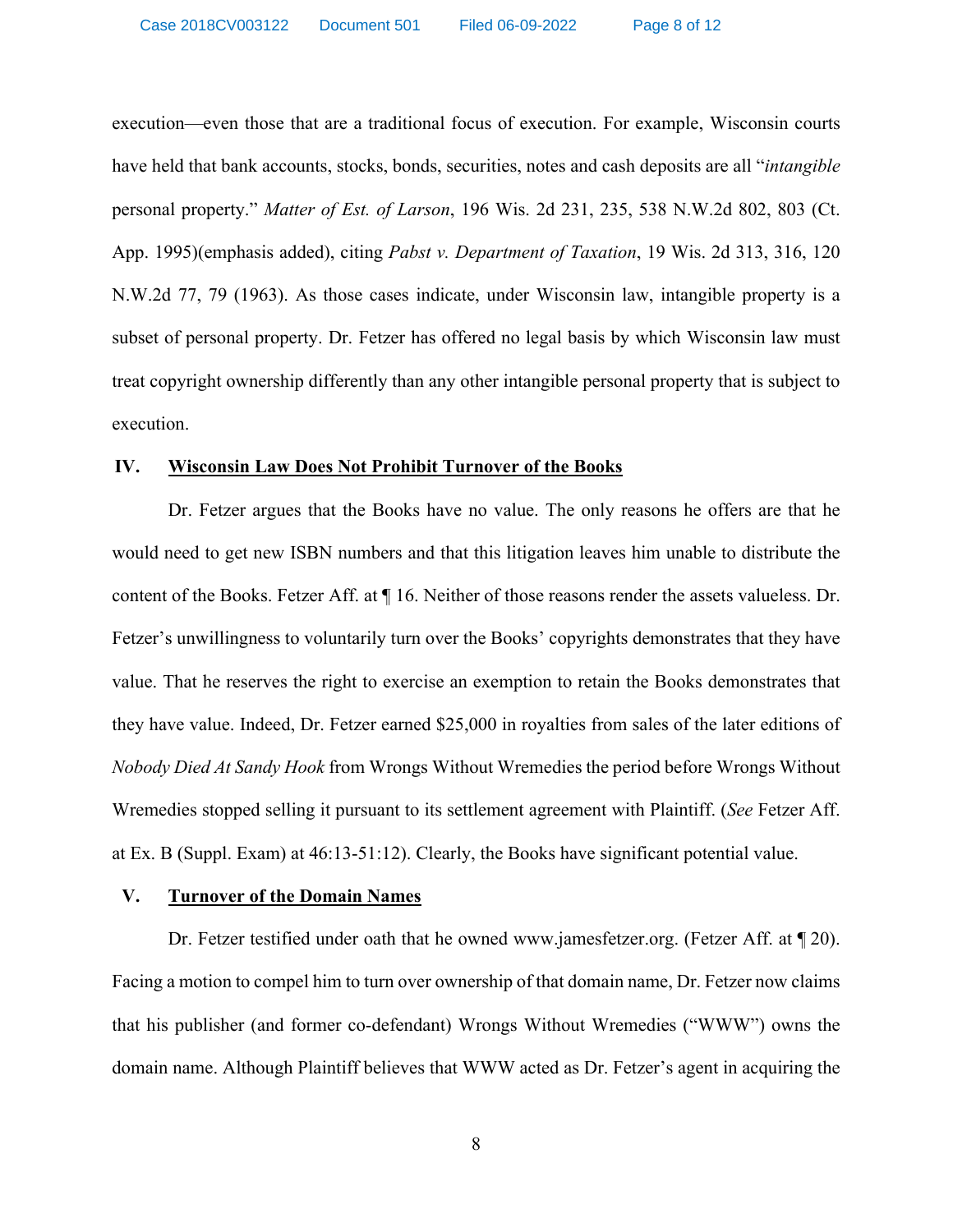domain name and that Dr. Fetzer is the proper legal owner of the domain, Plaintiff will nevertheless drop its request that jamesfetzer.org be transferred. Dr. Fetzer is correct that he cannot be ordered to turn over property that he does not own.

However, Dr. Fetzer's belated determination that he does not own the website bearing his name does not mean he should be entitled to keep the value of that asset. Plaintiff requests that the copyrights to all of the blog content created or uploaded by Mr. Fetzer to the domain www.jamesfetzer.com be transferred to Plaintiff.

Defendant Fetzer testified that www.jamesfetzer.com was "my website" and that he manages it. Fetzer Aff. at ¶ 25. In his supplemental exam, Dr. Fetzer testified that his blog "…has probably got 1,100 blogs that I've written." (Fetzer Aff. at. Ex. B (Supplemental Exam) at 81:12- 82:8). Because Dr. Fetzer previously testified that he owned jamesfetzer.org, Plaintiff could not previously seek turnover of the contents of Dr. Fetzer's website. Section 201(e) of the Copyright Act prohibits involuntary transfer of copyrights that had not previously been voluntarily assigned or licensed.

An author has the exclusive right to authorize others to "display the copyrighted work publicly…." 17 U.S.C. § 106(5). If WWW owns the domain, Dr. Fetzer has, by posting his works on that domain, expressly or impliedly granted WWW a voluntary license to display his copyrighted works publicly. *See* 17 U.S.C. § 106 (describing a copyright owner's exclusive right to display copyrighted material publicly).

Section 201(e) does not restrict involuntary transfer of a work for which any previous ownership was assigned or for which an exclusive right was voluntarily transferred. *See*, *e.g.*, *Hendricks & Lewis PLLC*, 766 F.3d at 996 (holding that § 201(e) did not apply to work that had been the subject of a prior assignment). Dr. Fetzer should therefore be ordered to turn over his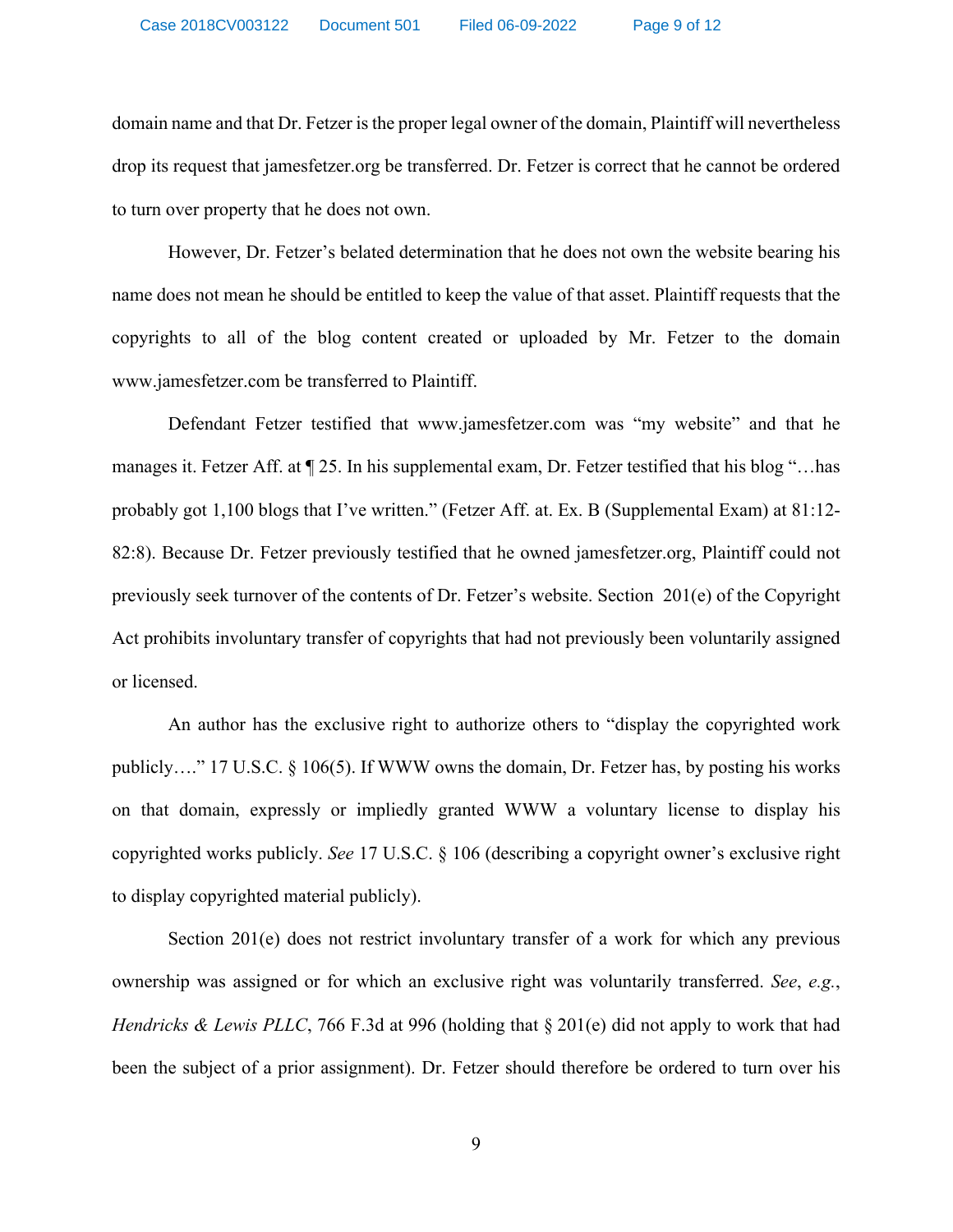ownership in the copyrights to all of that content to Mr. Pozner in partial satisfaction of the Judgment.

# **VI. In the Alternative, a Supplemental Receiver Should be Appointed to Direct Dr. Fetzer to Turn Over his Interest in the Books**

Wisconsin's turnover statute provides that the court may order "any property of the judgment debtor or due to the judgment debtor not exempt from execution, to be applied toward the satisfaction of the judgment[.]" Wis. Stat. § 816.08. Despite this clear language, Dr. Fetzer argues that § 816.08 does not require him to "relinquish his control and ownership rights in property to a judgment creditor to utilize as it sees fit." Def. Resp. Br. at 5.

As described, Plaintiff has an unsecured, inchoate interest with regard to Dr. Fetzer's personal property, tangible and intangible, against which to levy. *See Assoc. Bank N.A. v. Collier*, 2014 WI 62, ¶ 23. Dr. Fetzer's ownership interests in the Books and domain name or website content constitute identifiable, although intangible, personal property upon which Plaintiff can levy.

Dr. Fetzer cites *Attorney's Title Guar. Fund, Inc. v. Town Bank*, 2014 WI 63, 355 Wis. 2d 229, 850 N.W.2d 28 for the proposition that there is a difference between intellectual property (a claim) and proceeds from that intellectual property. Def. Resp. Br. at 6. In that case, the Wisconsin Supreme Court addressed whether the rights to an unliquidated legal malpractice claim were assignable to a third-party. *See id*. at ¶¶ 20-21. The court held that the proceeds from the legal malpractice claim were assignable, while the actual claim was not. *See id*. at ¶ 24. Plainly, there is a stark difference between assigning an unliquidated legal malpractice claim, where the assigned party has no attorney-client relationship, from an identifiable copyright to a book where the legal instrument, a copyright, is already in existence and was specifically identified by the judgment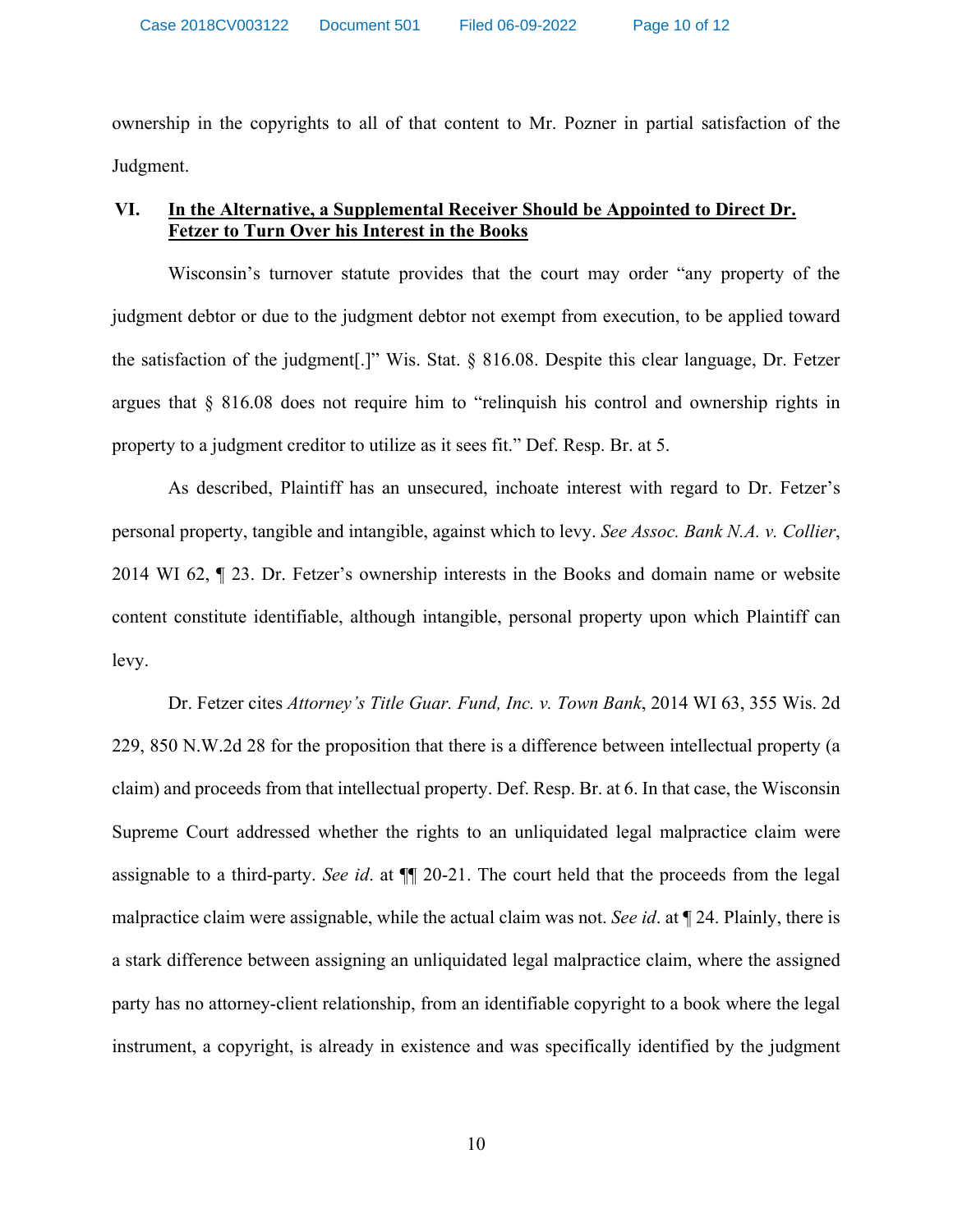debtor and has not been pledged to any other creditor. Thus, *Town Bank* does not prevent turnover of Dr. Fetzer's copyright in the Books.

Although Dr. Fetzer avers that he has no ownership interest in the Books, he is wrong as a matter of law. Dr. Fetzer's copyrights arose as an operation of law. He has not offered any evidence that he transferred ownership of those copyrights. All of the steps he took before this lawsuit indicate that he was the owner of the copyrights: he licensed publishers to publish the Books; he publicly displayed copyrighted content from the PDF Version of the book and from his blog jamesfetzer.org on the Internet for free; and he earned tens of thousands of dollars in royalties from his publishers. He has offered no evidence that any other entity has any interest in any of the copyrights, much less an adverse interest. However, if the Court concludes that another party has an adverse interest in the Books, then Plaintiff respectfully requests that the Court appoint a supplemental receiver over the Books to liquidate the property.

## **CONCLUSION**

 For the reasons stated herein, Plaintiff, Leonard Pozner, respectfully requests that this Court grant his Motion for Turnover of Property to Apply Property to Satisfy Judgment, and grant Plaintiff such further relief as may be allowed by law.